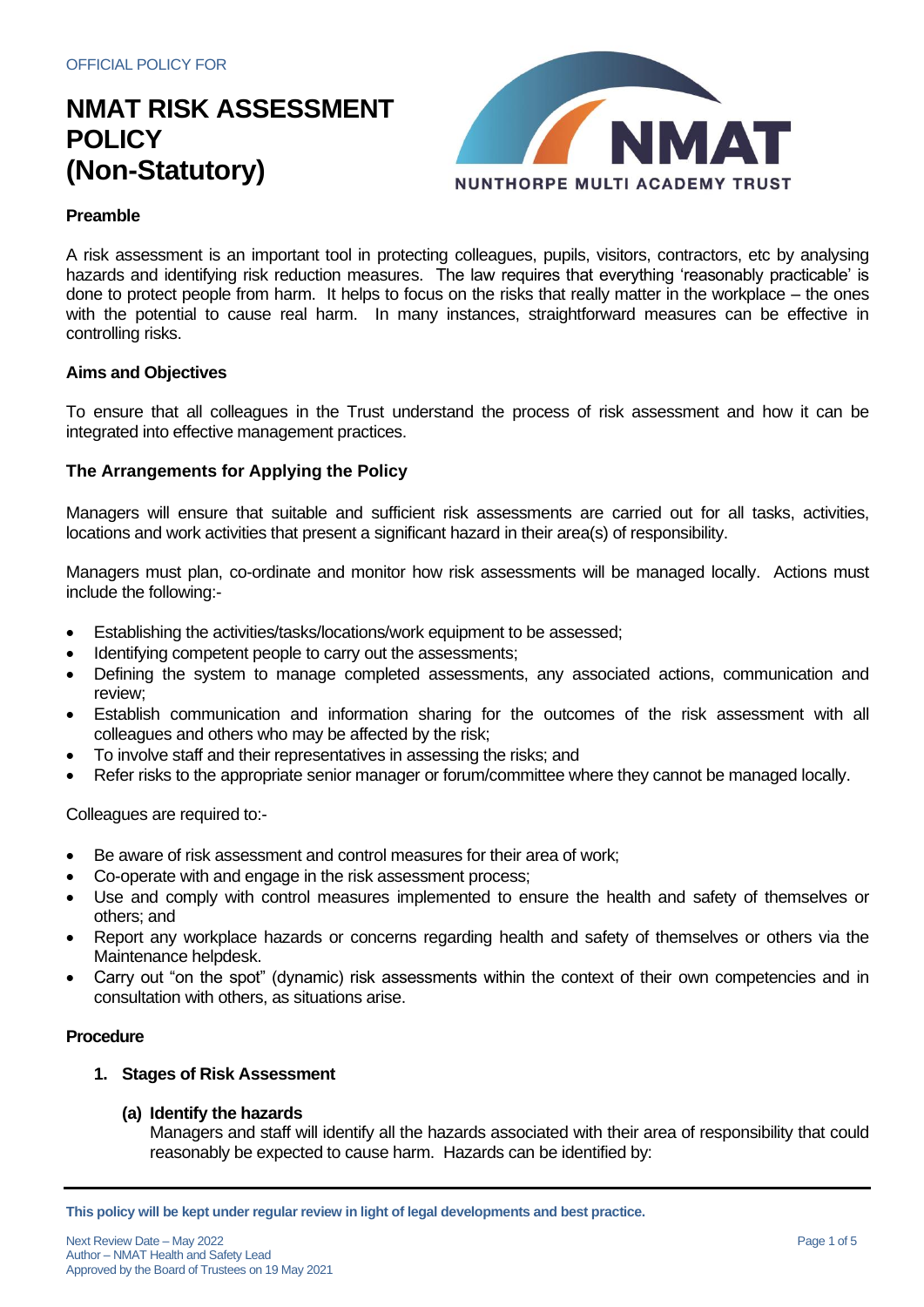

- Observing the task or area;
- Referring to available guidance and information about best practice;
- Looking at accident and ill-health records;
- Checking manufacturers' instructions or data sheets;
- Asking staff for their views.

## **(b) Decide who might be harmed and how**

For each hazard the groups of people who might be harmed and how must be identified. The groups of people to be considered include:

- Students how each activity effects them and the risk to others;
- Staff with particular requirements e.g. new colleagues, people with disabilities, new or expectant mothers;
- Cleaners, visitors, contractors, maintenance workers who may not be in the workplace all the time;
- Members of the public, service users, and
- Shared workplaces how the work affects others and the risks to staff from those who share the workplace.

## **(c) Evaluate/assess the risks and decide on the precautions to control the risks**

## **Evaluating/Assessing the risk**

For each hazard identified, the level of risk must be evaluated (High/Medium/Low). This evaluation may include the level of harm presented by the hazard, the number of people involved, and the likelihood of the harm occurring.

Once the level of risk is established, managers must consider what control measures are already in place and what actions are already being taken to reduce the risk, consider whether these are suitable and sufficient and whether further control measures are required.

## **Controlling the Risk**

When controlling risks the following principles should be applied, where possible in the following order:

- Eliminate the hazard altogether:
- Substitution by something less hazardous or risk;
- Prevent access to the hazard e.g. by guarding
- Organise work to reduce exposure to the hazard e.g. putting barriers between pedestrians and traffic
- Create safe methods of work and safe systems of work designed to reduce the risk
- Issue personal protective equipment e.g. clothing, footwear, goggles etc
- Provide welfare facilities e.g. first aid and washing facilities for removal of contamination
- Provide suitable information, instruction and training
- Ensure appropriate supervision.

#### **Dynamic Risk Assessment**

On rare occasions there may be a need for staff to undertake a **Dynamic Risk Assessment.** In these circumstances staff must work within the context of their own competencies and in

**This policy will be kept under regular review in light of legal developments and best practice.**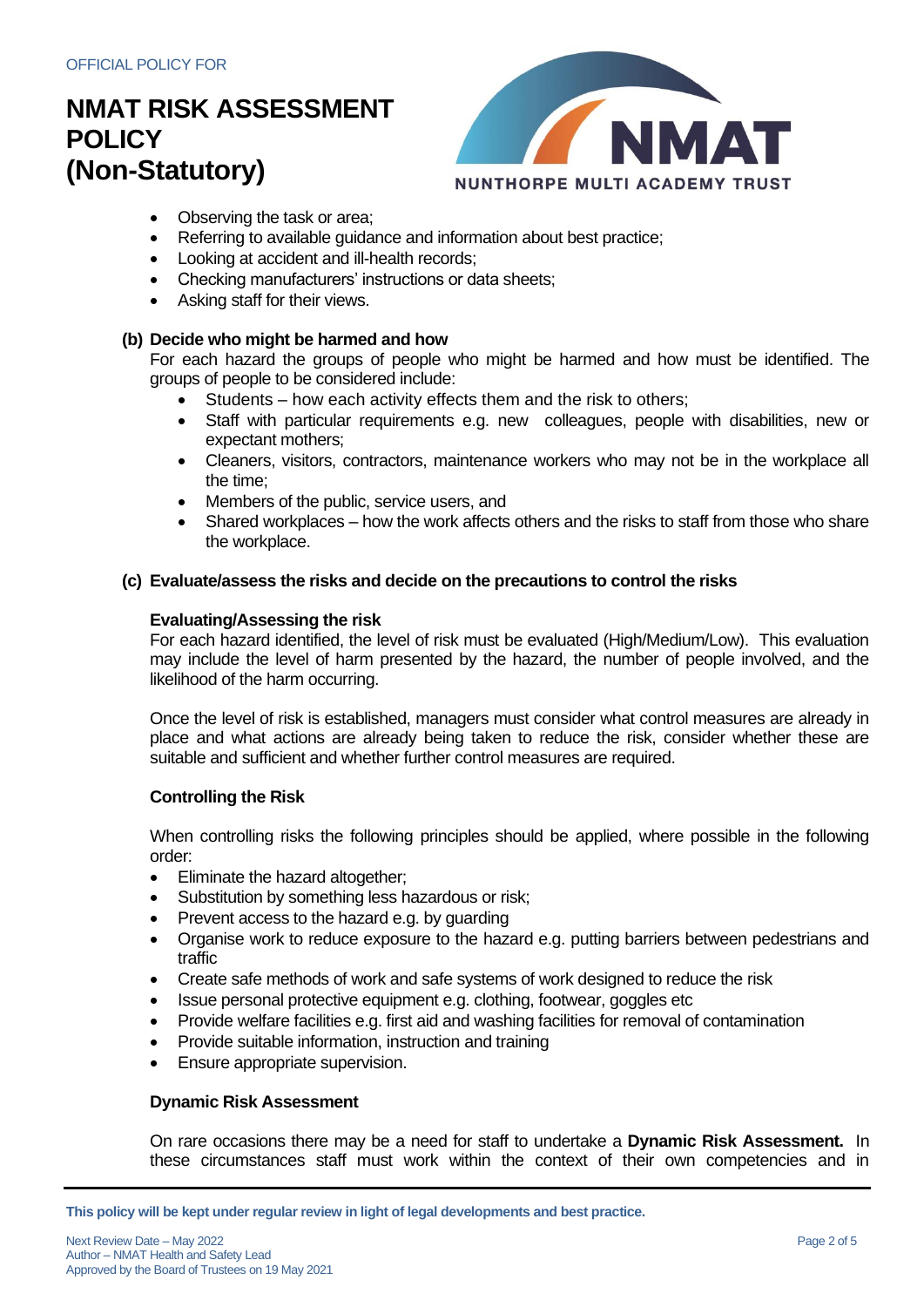

consultation with others where possible. The need for a dynamic risk assessment may arise when an unforeseen event occurs and a previously unidentified risk becomes apparent.

Once the dynamic risk assessment has taken place, a formal written risk assessment record must be made of this as soon as is reasonably practicable after the event.

## **(d) Record and implement findings**

#### **General risk assessments**

Assessments of processes or areas rather than an individual person should be recorded on the General Risk Assessment Form.

### **Other Risk Assessments**

This General Risk Assessment Form may not be suitable for use for recording risks to individuals, complex risk assessments or where there is the need for a PEEP (Personal Emergency Evacuation Procedure)

The most appropriate form should be used to record the risk assessment.

#### **(e) Review**

Managers should review assessments;

- At regular intervals not exceeding one year;
- Following a significant change and/or;
- If there is reason to suspect it is no longer valid e.g. after an accident, ill-health incident, violent incidence or malfunction has occurred.

The risk assessment must remain up to date and valid and available at 'point of use'.

Once a risk assessment is obsolete it must be archived for a minimum of 5 years.

### **2. Communication**

Managers shall ensure that the persons at risk are provided with comprehensive and relevant information on the identified risks and the preventive and protective control measures. Everyone should understand what they must do and why. Where necessary, job safety instructions should be issued to individual colleagues and appropriate training provided.

**This policy will be kept under regular review in light of legal developments and best practice.**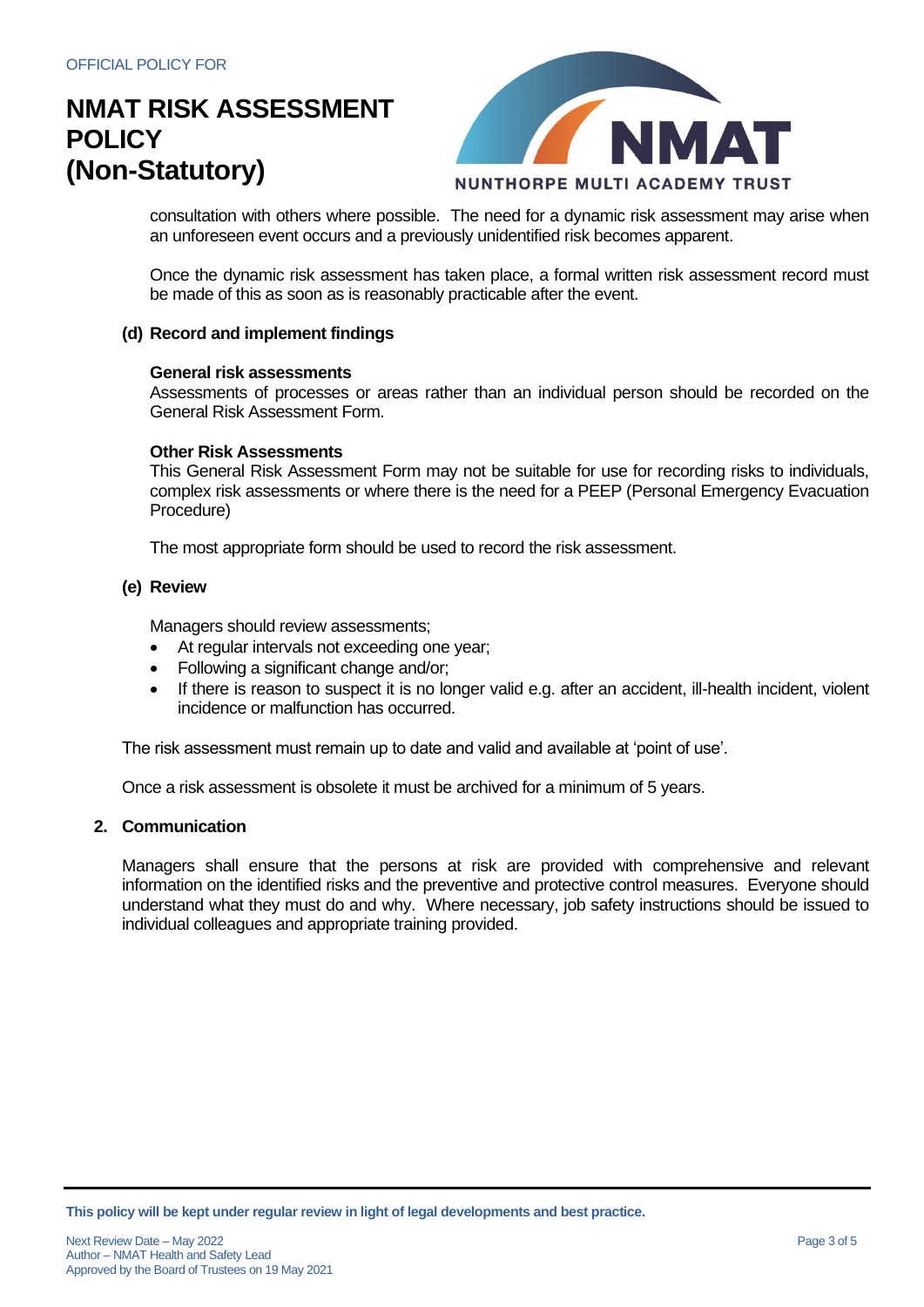

# **3. Training**

Managers responsible for the planning, co-ordination and monitoring or risk assessments must receive appropriate risk assessment training. Staff involved in the creation of risk assessments (e.g. as part of a risk assessment team) must receive training in the risk assessment process.

## **4. Monitoring**

Managers shall monitor the effectiveness of control measures and ensure that physical control measures are used, installed correctly and suitably maintained.

Colleagues shall report any defects in control measures, personal protective equipment, etc immediately to their manager.

## **5. Specialist Advice**

It is important when completing risk assessments to be aware of individual limitations in terms of knowledge and competence. If further support is required staff should contact the Buildings Development Manager (Nunthorpe Academy).

#### **Legislative Framework**

Besides the Health and Safety at Work Act itself, the Trust conforms to all subsequent Health and Safety regulations which apply across the full range of workplaces.

**This policy will be kept under regular review in light of legal developments and best practice.**